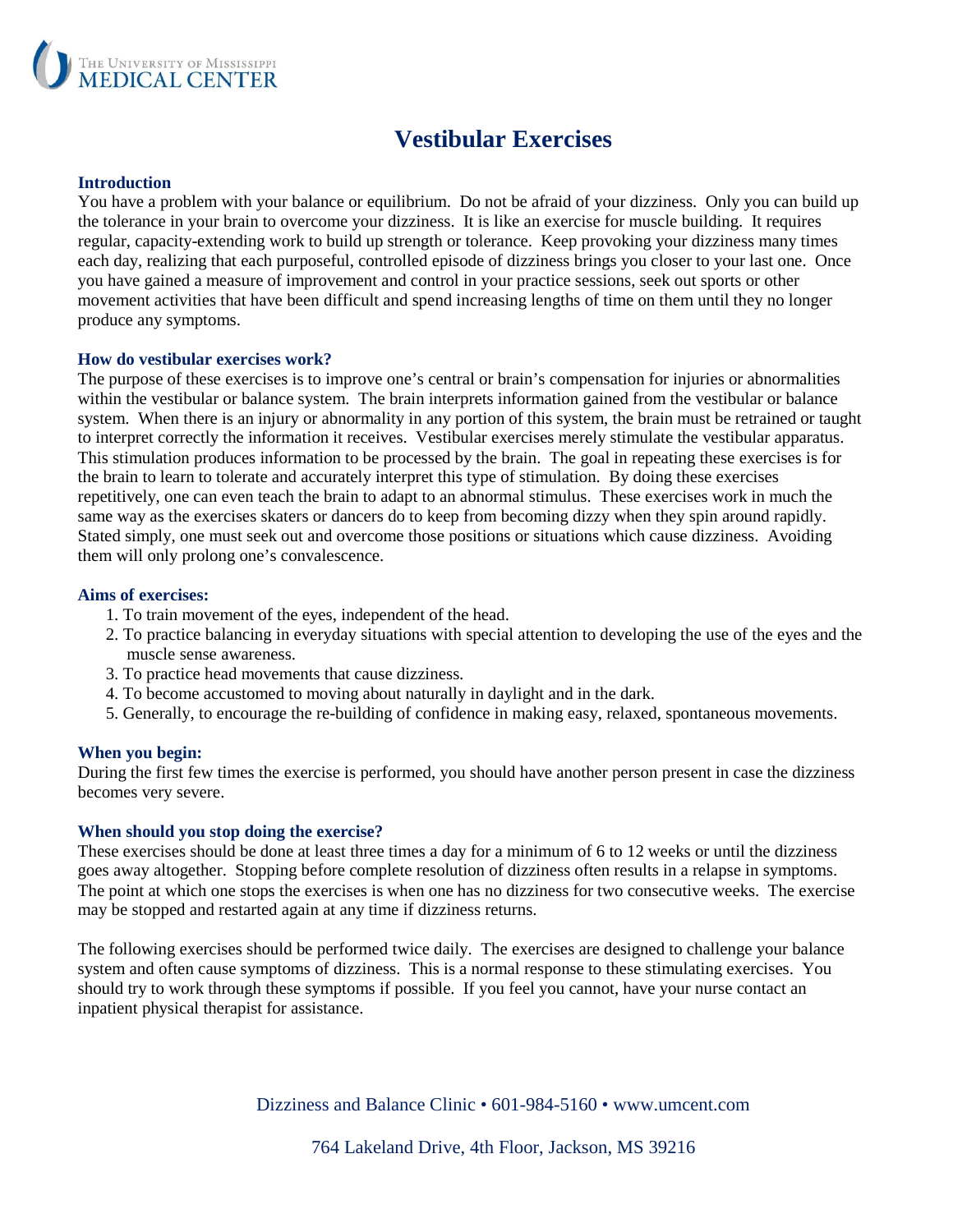#### **Methods:**

- 1. Work up to doing each movement 20 times.
- 2. All exercises are started in exaggerated slow time and gradually increase speed to a more rapid rate.
- 3. Be sure to continue exercises even though you become dizzy. Pause and rest only if you become nauseated or sick to your stomach. If ill, after resting, try a different exercise. If you still become sick to your stomach, postpone further work until your next session.

#### **Head Exercises**

#### **1. Bending**:

In a sitting position, bend your head down to look at the floor then up to look at the ceiling.

- Lead your head with your eyes focusing on the floor and the ceiling.
- Repeat this 10 times. Stop and wait for symptoms to resolve, about 30 seconds.
- Repeat entire process 2 more times.

#### **2. Turning (side to side)**:

In a sitting position, turn your head to the right and then left, leading your head with your eyes as if you are watching a tennis match.

- Turn your head at a speed brisk enough to generate symptoms but not so fast that you strain your neck. (Slowly first, then quickly.)
- Go back and forth 10 times, and then wait for 30 seconds (or until symptoms resolve).
- Repeat entire process 2 more times.

As the dizziness improves:

- Perform head exercises with eyes closed.
- Progress to standing while performing head exercises.

The closer together you put your feet, the more challenging it becomes.

#### **Sitting**

- 1. Shrug shoulders 20 times.
- 2. Turn shoulders to right and then to left 20 times.
- 3. Rotate head, shoulders and trunk 20 times each:
	- a. Rotate upper body right to left with eyes open, then repeat with eyes closed.
	- b. Rotate upper body left to right with eyes open, then repeat with eyes closed.
- 4. Bend forward and touch ground then sit up. Keep eyes focused on wall 20 times.
- 5. Bend forward and touch ground then sit up. Move eyes to floor and back  $-20$  times.
- 6. Eye movements (head is still):
	- a. Up and down (focusing on finger).
	- b. Side to side (focusing on finger).
	- c. Finger to tip of nose and out (focusing on finger).

### **Standing**

#### **1. Change from sitting to standing and back again**

• 20 times with eyes open.

Dizziness and Balance Clinic • 601-984-5160 • www.umcent.com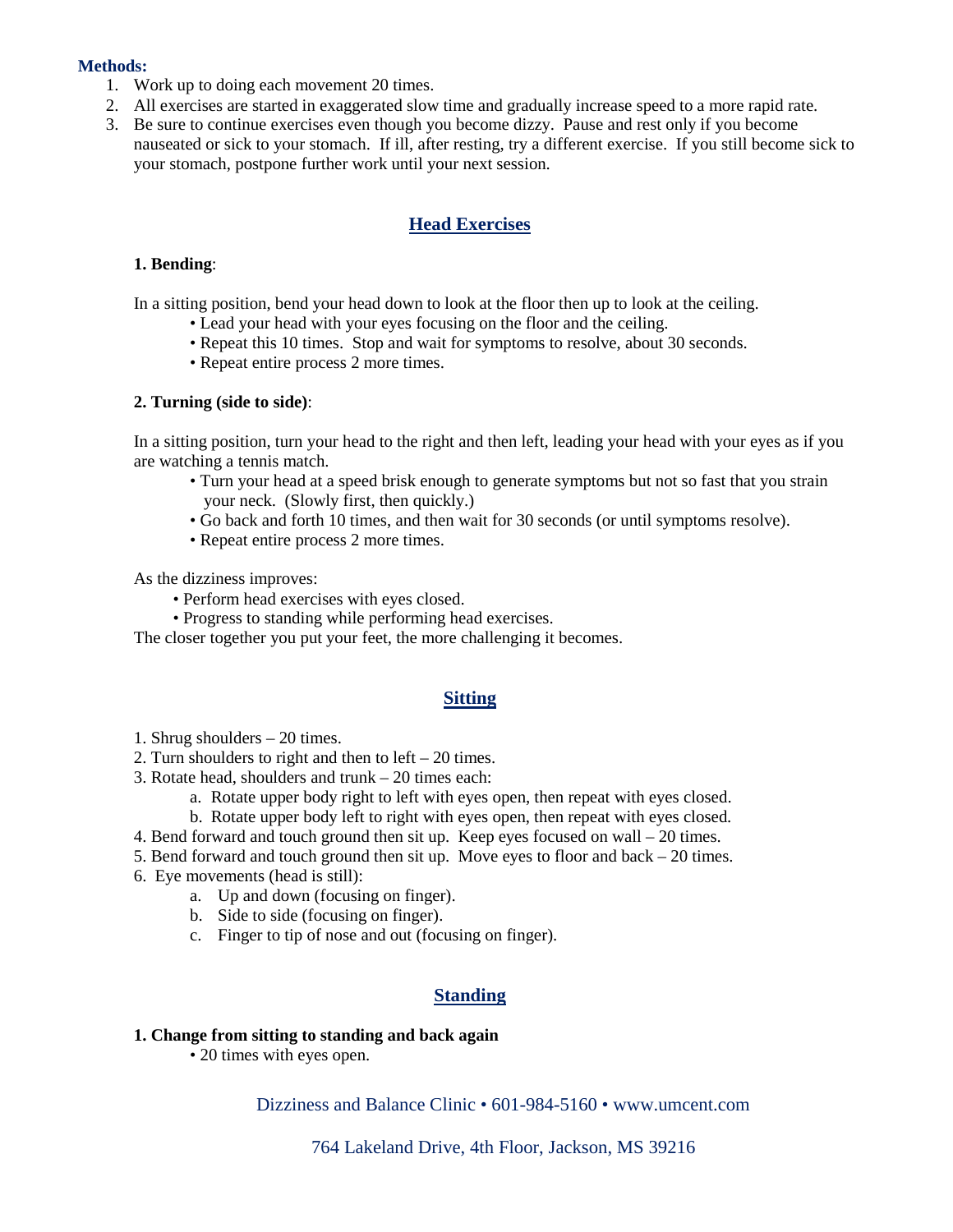• Repeat with eyes closed.

#### **2. Standing with one foot in front of the other**

In a corner, practice standing "heel to toe" (one foot in front of the other with the heel of one foot touching the toe of the other foot) with eyes open for 30 seconds. The goal is to stand for the entire 30 seconds without touching the wall. You may make this more challenging by crossing arms across chest. If this is too hard at first, try standing "almost heel to toe" (with feet touching at big toes and ankles). Once you have mastered these with eyes open, practice with eyes closed.

#### **3. Standing on a cushion**

In a corner, stand on a couch cushion or several pillows. Try to stand still without touching the wall for 30 seconds. Practice with eyes open. When this is easy, practice with eyes closed. You may make this more challenging by placing feet closer together. Crossing arm across your chest also makes this more challenging. You should progress by performing this in the most challenging position possible.

#### **4. Standing and throwing**

- Throw a small rubber ball from hand to hand above eye level.
- Throw ball from hand to hand under one knee.

#### **5. Stand with heels together**

Look straight ahead and hold balance (attempt only with assistance).

#### **6. Stand on one foot**

Perform first with eyes open then with eyes closed (attempt only with assistance).

#### **7. Miscellaneous**

Do activities involving stooping, stretching, bending, going up and down stairs (attempt only with assistance).

# **Walking**

### **1. Walking in a straight line**

In a hallway or next to a wall, practice walking in a straight line for 5 minutes with one foot in front of the other or "heel to toe" (with the heel of one foot touching the toe of the other foot). If this is too hard at first, practice walking "almost heel to toe" and gradually work to heel to toe touching.

### **2. Walking combined with head turning**

In a hallway or open space, practice walking in a straight line while turning head and eyes left and right with every other step (i.e. when you step with your left you look left, when you step with your right you look right). Continue for the length of the hallway or about 20 feet. Repeat the process 3 times. Now repeat the entire process 3 more times but this time looking at the ceiling or floor. You will need to rest between repetitions and let symptoms calm.

#### **3. Walk across the room**

Perform first with eyes open, then with eyes closed (attempt only with assistance).

# **Lying Down**

Sitting on side of bed, quickly lie down to your left side swinging your feet onto the bed as you do.

• Lie there for 30 seconds or until symptoms resolve.

## Dizziness and Balance Clinic • 601-984-5160 • www.umcent.com